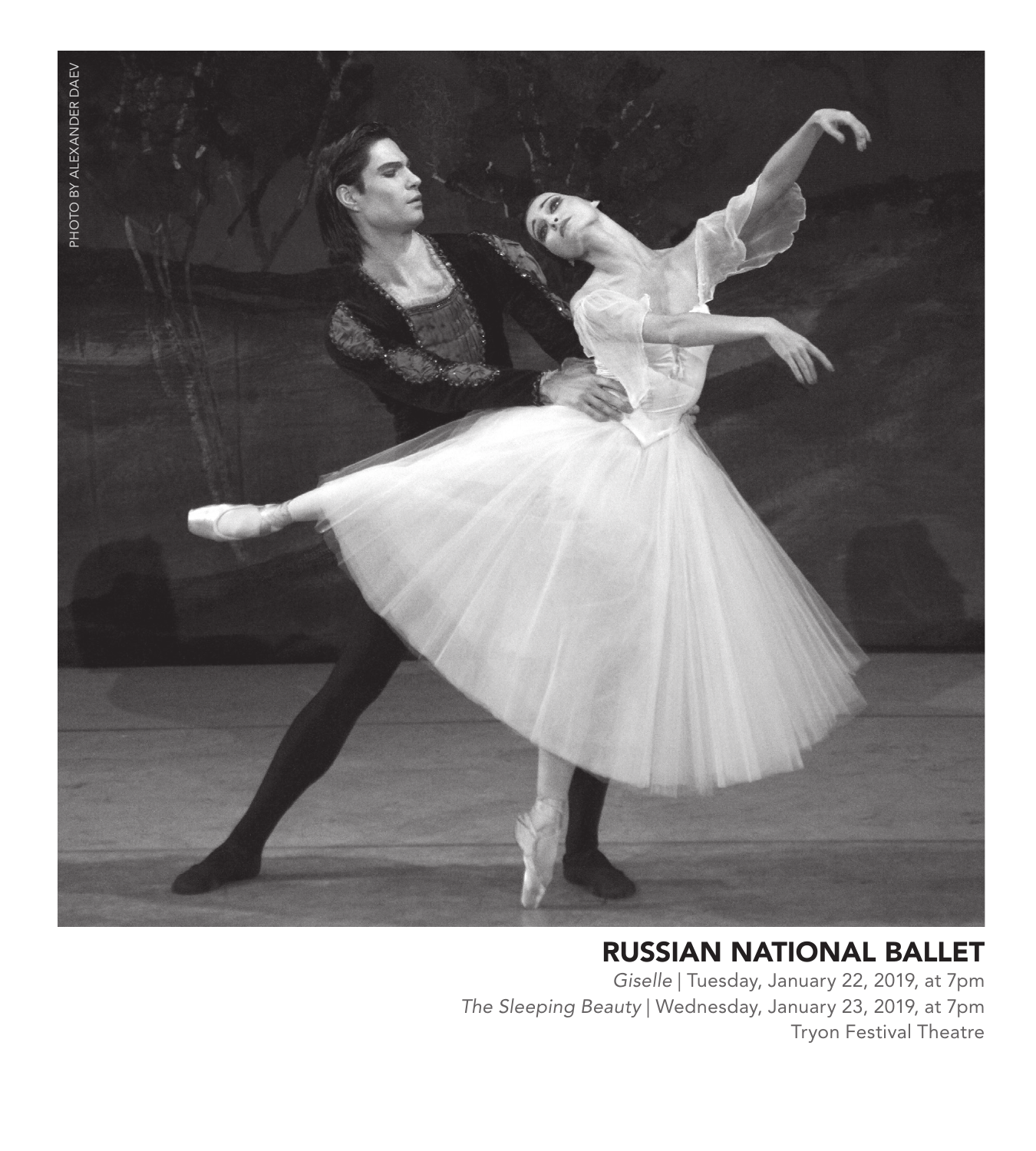### THANK YOU FOR SPONSORING THIS PERFORMANCE

With deep gratitude, Krannert Center thanks all 2018-19 Patron Sponsors and Corporate and Community Sponsors, and all those who have invested in Krannert Center. Please view their names later in this program and join us in thanking them for their support.

This event is supported by:



Krannert Center honors the memory of Endowed Sponsor Doloris Dwyer. Her love of the cultural arts lives on through her continuing support of the performing arts in our community. We acknowledge her generosity and passion.



CRAIG B. SUTTER Seven Previous Sponsorships

**ILLINI UNION** HOTEL CORPORATE & COMMUNITY BRONZE SPONSOR

\*PHOTO CREDIT: ILLINI STUDIO

### HELP SUPPORT THE FUTURE OF THE ARTS. BECOME A KRANNERT CENTER SPONSOR BY CONTACTING OUR ADVANCEMENT TEAM TODAY:

KrannertCenter.com/Give • development@krannertcenter.illinois.edu • 217.333.1629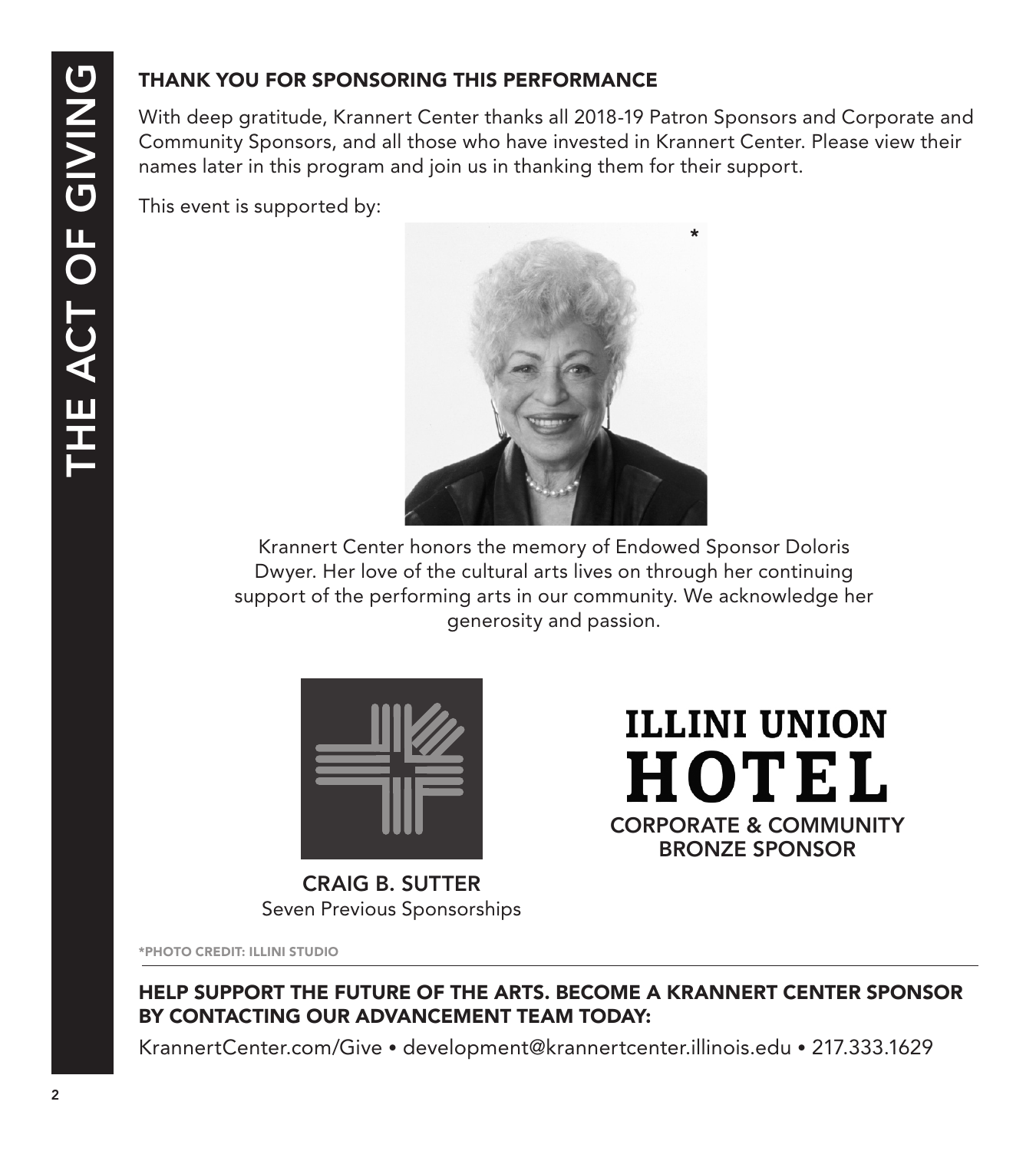## PROGRAM TUESDAY, JANUARY 22, 2019

### *GISELLE*

Full-length ballet in two acts Music by Adolphe Adam Libretto by Jules-Henri Vernoy de Saint-Georges and Théophile Gautier Choreography by Marius Petipa Sets by Lev Solodovnikov Costumes by E. Radchenko Additional choreography and staging by Iryna Kovalova

### ACT I

A Rhineland Village

*20-minute intermission* 

ACT II Giselle's Grave in the Forest

#### Giselle

Hanna Zimovchenko Alexandra Krukova

### Count Albrecht

Dmitriy Sitkevich Nurlan Kinerbaev Aidos Zakan

Hilarion, the Forrester Evgeniy Rudakov Alexander Daev

Berthe, Giselle's Mother Veronika Ermakova

Wilfred, Albrecht's Sword Bearer Pavel Evtushenko

Myrthe Elena Khorosheva Maria Klueva

The Wilis Daria Lednikova Julia Stukonoga

and the Corps de Ballet

*Russian National Ballet appears by arrangement with: Columbia Artists 5 Columbus Circle 1790 Broadway, 16th Floor New York, NY 10019 columbia-artists.com*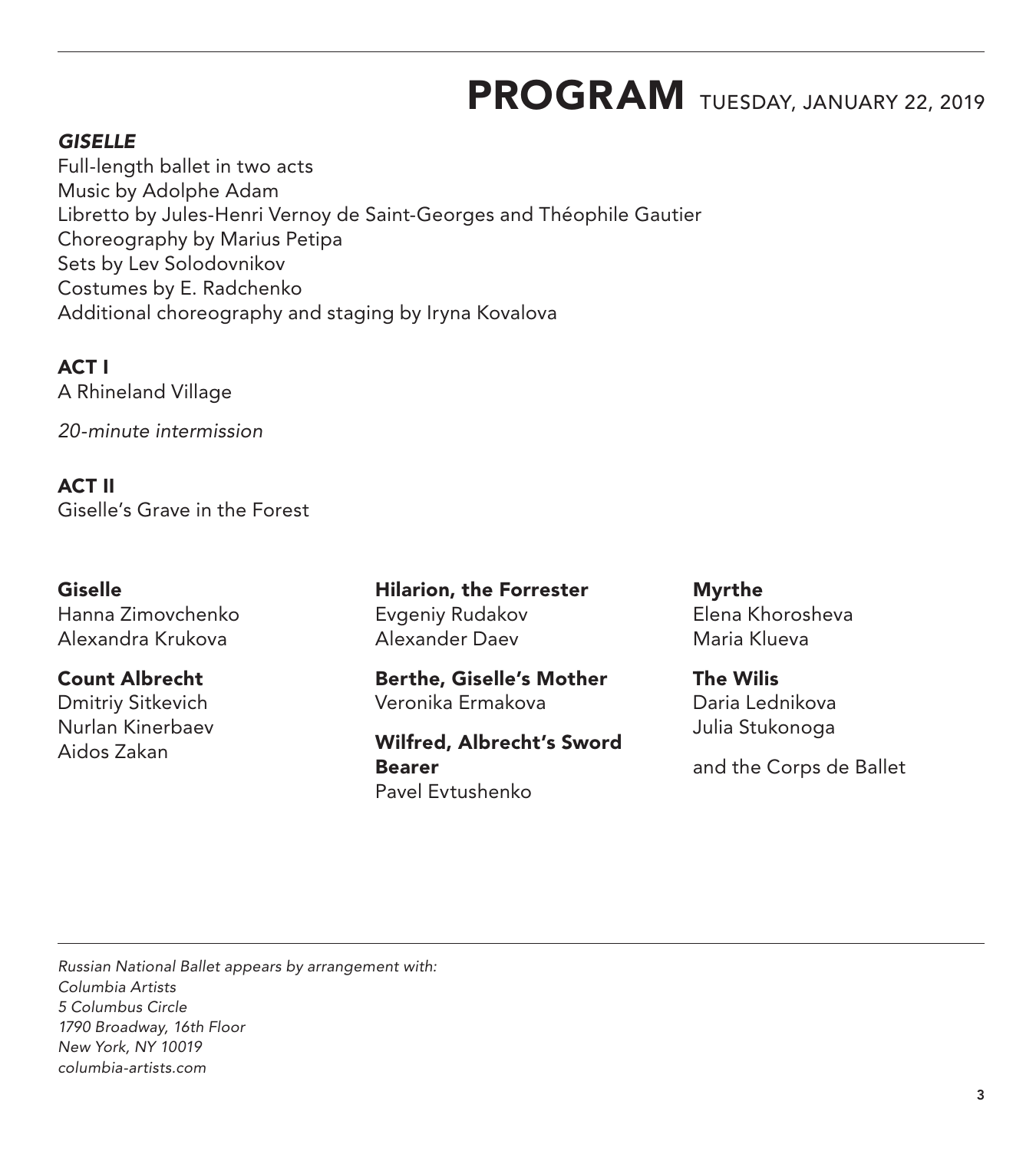# SYNOPSIS

### ACT I A Rhineland Village

Giselle, a peasant girl, has fallen in love with Count Albrécht, who has led her to believe that he is a villager named "Loys." Her superstitious mother, Berthe, hoping that Giselle will marry the forester Hilarion, warns her against Loys to whom she has taken an instinctive dislike.

In order to discourage Giselle's love for Loys, Berthe further recounts the legend of the Wilis—ghosts of young girls who have been jilted and die before their wedding day. To avenge themselves, they dance to death any man who crosses their paths between midnight and dawn. But Giselle disregards her mother and joins with her beloved in the celebrations that mark the end of the grape harvest where she is crowned Queen of the Vintage.

Wilfred, Albrécht's squire, secretly warns him that a hunting party is approaching led by the Duke of Courland and the Countess Bathilde (Albrécht's future bride), who are staying at Albrécht's castle for the betrothal ceremony. Albrécht hides, but Hilarion has witnessed this meeting and decides to break in to Loys' cottage to discover the secret of his identity. The hunting party arrives. Giselle dances for the nobles, and when she tells Bathilde that she, too, is engaged, the Countess gives her a necklace. Bathilde, tired from hunting, asks to rest in Berthe's cottage, but the Duke decides to continue the hunt and orders a hunting horn to be left by the cottage door so that he and the rest of the party may be recalled when Berthe is ready to rejoin them. Hilarion now reappears from Loys' cottage. He has found Albrécht's sword, and when he compares it with the hunting horn, he sees that they bear the same crest; this gives him the evidence for which he has been looking.

Not realizing that the hunt is still nearby, Albrécht returns. Hilarion interrupts the dancing and reveals the truth about Loys. He sounds the horn, the hunting party returns, and Bathilde, coming out of the cottage, claims Albrécht as her fiancé. The shock is too much for Giselle, and she loses her reason. In her madness, she relives her love for Loys and seizing his sword, she kills herself.

### ACT II

### Giselle's Grave in the Forest

Hilarion keeps vigil by Giselle's grave, which lies deep in the forest in unconsecrated ground. It is midnight, the time when the Wilis materialize. Hilarion flees in terror when confronted by these apparitions. Myrthe, their queen, now arrives from the marshes and summons her Wilis. She draws Giselle from her grave to be initiated into their rites. The Wilis disperse as Albrécht approaches, searching for Giselle's grave. He lays flowers at the cross, and when Giselle's spirit appears to him, he follows it into the forest.

Hilarion, pursued by the Wilis, returns and is forced into an endless dance. Exhausted, he is driven into the lake where he drowns. The Wilis now seek out Albrécht, and when Myrthe commands him to dance, Giselle urges him to the safety of the cross, but he is powerless when Myrthe orders Giselle to entice him away by dancing with him. Giselle tries to sustain him, but as the night wears on, he becomes weaker and weaker. Just as he is about to die, dawn breaks. Daylight destroys the Wilis' power, and the ghostly dancers fade away. Giselle, whose love has transcended death, returns to her grave, her spirits freed from the power of the Wilis, leaving Albrécht sorrowing and alone.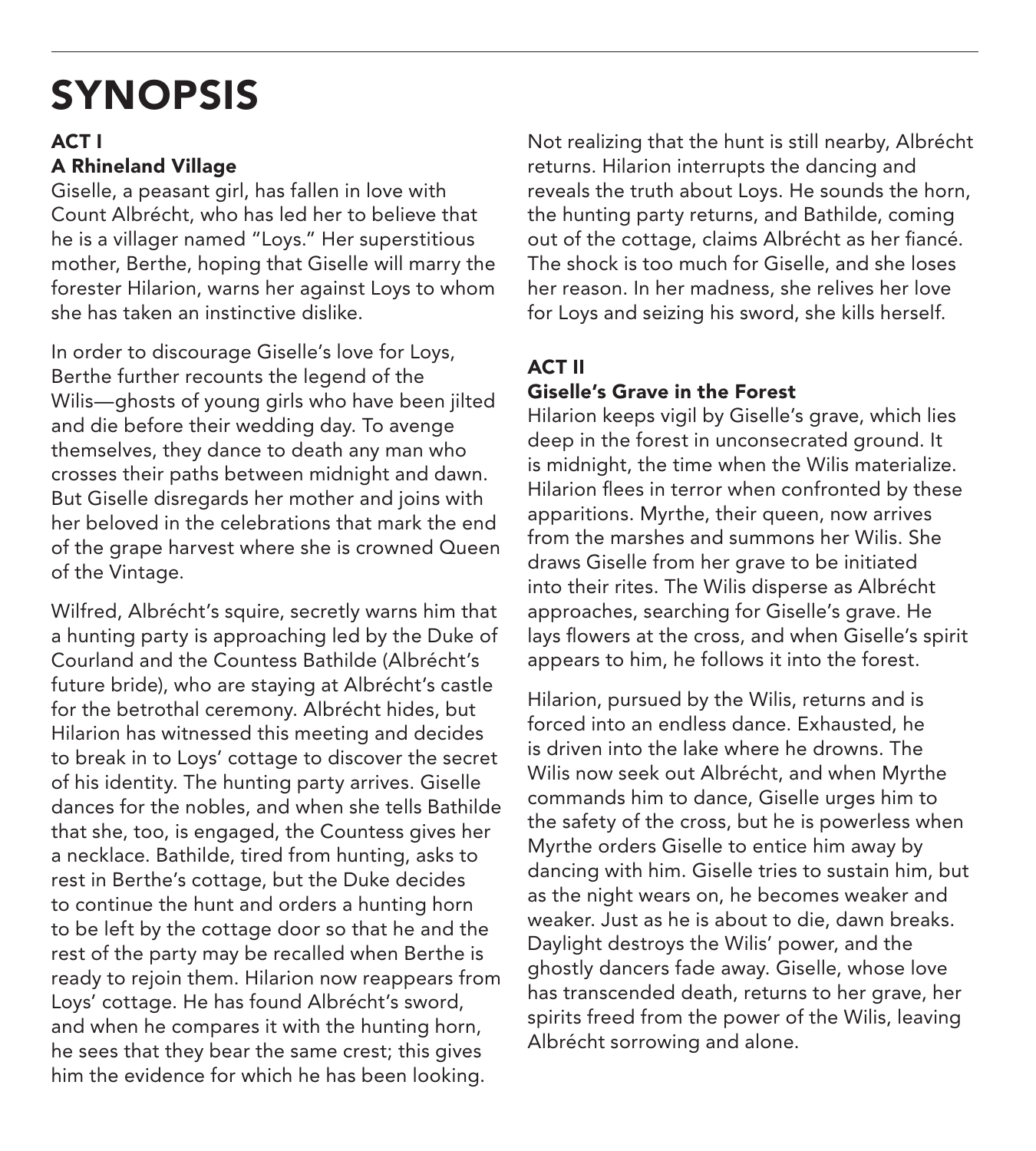## PROGRAM NOTES

### *GISELLE*: THE MUSIC AND ITS CREATOR

Adolphe Adam was born in Paris in 1803. His father, Louis Adam, came from Alsace and was a well-known pianist, professor at the Conservatoire de Paris and author of a bestselling piano method. Surprisingly, he was opposed to any musical education for his son, but eventually allowed him to enter the Conservatoire. After a slow start, Adolphe became a pupil of Boieldeu, composer of *La Dame Blanche*, and began to write with remarkable facility. At age 22, he received the Second Prix de Rome, and in 1830, his opera *Danilova* was presented at the Opéra Comique. During the next 18 months, he composed four operas, all staged in Paris. He married the sister of Pierre Laporte, director of the Covent Garden Theatre in London. This connection brought him to London in 1832 for the premieres of his two English comic operas, *The First Campaign* and *The Dark Diamond*. A year later, he returned with a ballet score, *Faust*, for the King's Theatre.

More than 50 stage works followed, many of them enormously successful, including the comic operas *Le Chalet*, *Le Postillon de Longjumeau*, *La Poupée de Nuremberg*, and *Si j'étais Roi* and the ballets *Le Diable á Quatre*, *La jolie fille de Gand*, *La Fille du Danube*, *Le Corsaire*, and of course, *Giselle*, his acknowledged masterpiece. Adam became one of the most popular composers of his time, as well-known in Berlin and St. Petersburg as in Paris and London. His last stage work was a delightful one-act operetta, *Les Pantins de Violette*, given its premiere on April 29, 1856, at Offenbach's Théâtre des Bouffes-Parisiens. Adam died in his sleep four nights later. The apparent simplicity of Adam's music is deceptive, because the piano editions of his operas and ballets, published for sale to a mass market of amateurs, required such basic presentation. He was, in fact, expert at creating instant theatrical effects with short, melodic motifs tailor-made for character or situation, and with unexpected harmonic progressions to control the audience's emotional tension. Like his compatriots Auber and Hérold, similarly involved in *opéra comique*, he benefited from the influence of Rossini and Donizetti. If all three were inevitably under the shadow of Meyerbeer when attempting grand opera, they were nonetheless totally successful in providing high-class entertainment for most of Europe for well over half a century.

Adam's accounts of composing *Giselle* vary. In one place he recalls having written the score in eight days; elsewhere, he mentions three weeks. The historian Ivor Guest has examined a manuscript score which records dates of completion for separate sections ranging from April 11, 1841, to the last entry on June 8. Adam may well have been referring to first sketches. At any rate, he seems to have enjoyed the collaboration between himself, the rising young star Carlotta Grisi, and her choreographer-mentor Jules Perrot. Adam stated, "I composed the music in high spirits. I was in a hurry, and that always fires my imagination. I was very friendly with Perrot and Carlotta, and the piece evolved, as it were, in my drawing room."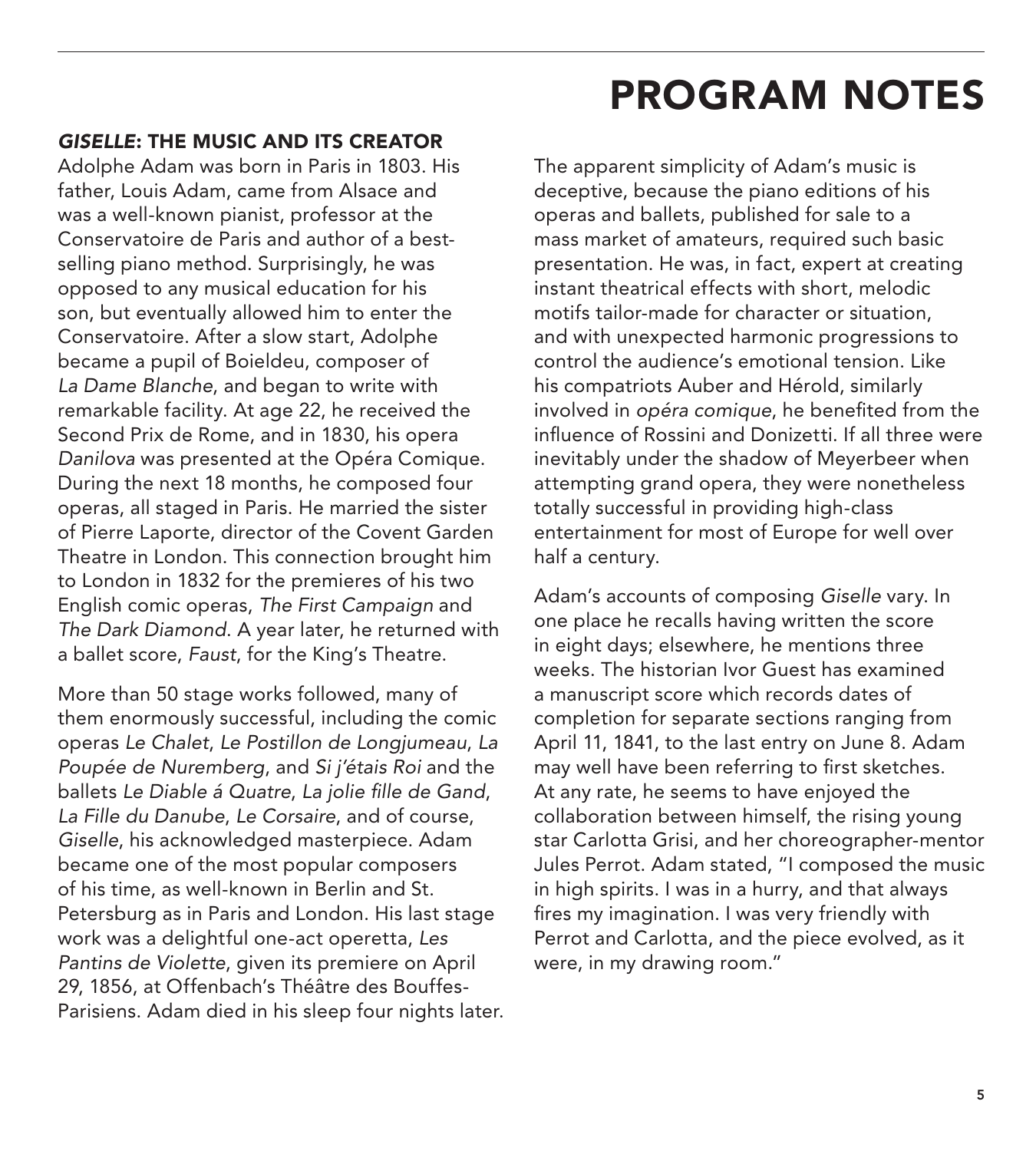Although *Giselle* was not the first ballet to adopt an elementary leitmotif procedure, it is certainly the earliest that is still in the repertory. The first act contains more examples of this device than the second, because the first lends itself more to the mime scenes necessary to establish the plot in the earlier part of the ballet than it does to set dance pieces. One obvious example is the short, stabbing, unharmonized motif associated with Hilarion; another is the repeated and flexible use of the love theme for Giselle and Albrécht, recalled towards the end of the first act in fragmented form and chromatically raised pitch layers. The set dance sections are composed in the form of their aria and ensemble counterparts in operas of the time: quadrilles, waltzes, polaccas, galops, nocturnes, or tarantellas. Adam uses these forms with a certain freedom and juxtaposes them effectively.

The enormous popularity of *Giselle* has had a curious effect on its music. Since the mid 19th century, the numerous productions in different countries have brought about many changes of detail in choreography and scenario. It was not normal practice to import orchestral material for new productions of ballets of that period. The choreographer would rehearse the dancers to

the sound of one violin, sometimes two, playing from a violin conductor part prepared from the original score. An orchestration would then be ordered from a local musician, inevitably reflecting whatever changes had been made. That is why the great centers of ballet culture have inherited variants of the original music and its instrumentation. Adam's orchestral score was never published, and the foregoing comments may perhaps explain why there had been no urgent search for it.

*Giselle* was first seen in Moscow in 1843, just two years after its creation in Paris, and a year after it was staged in St. Petersburg. The ballet's history in Russia since that time has shown a continuous sequence of performances with Jules Perrot—one of the great originators of the choreography providing a basic text, which has been illuminated by the care and genius of generations of ballerinas and producers. When *Giselle* was forgotten everywhere else in Europe—it was dropped from the Paris Opera repertory in 1868—Russian dancers and ballet-masters preserved and honored it. The Russian National Ballet's production maintains the Russian tradition of scrupulous production and loving concern for this gem of the Romantic ballet.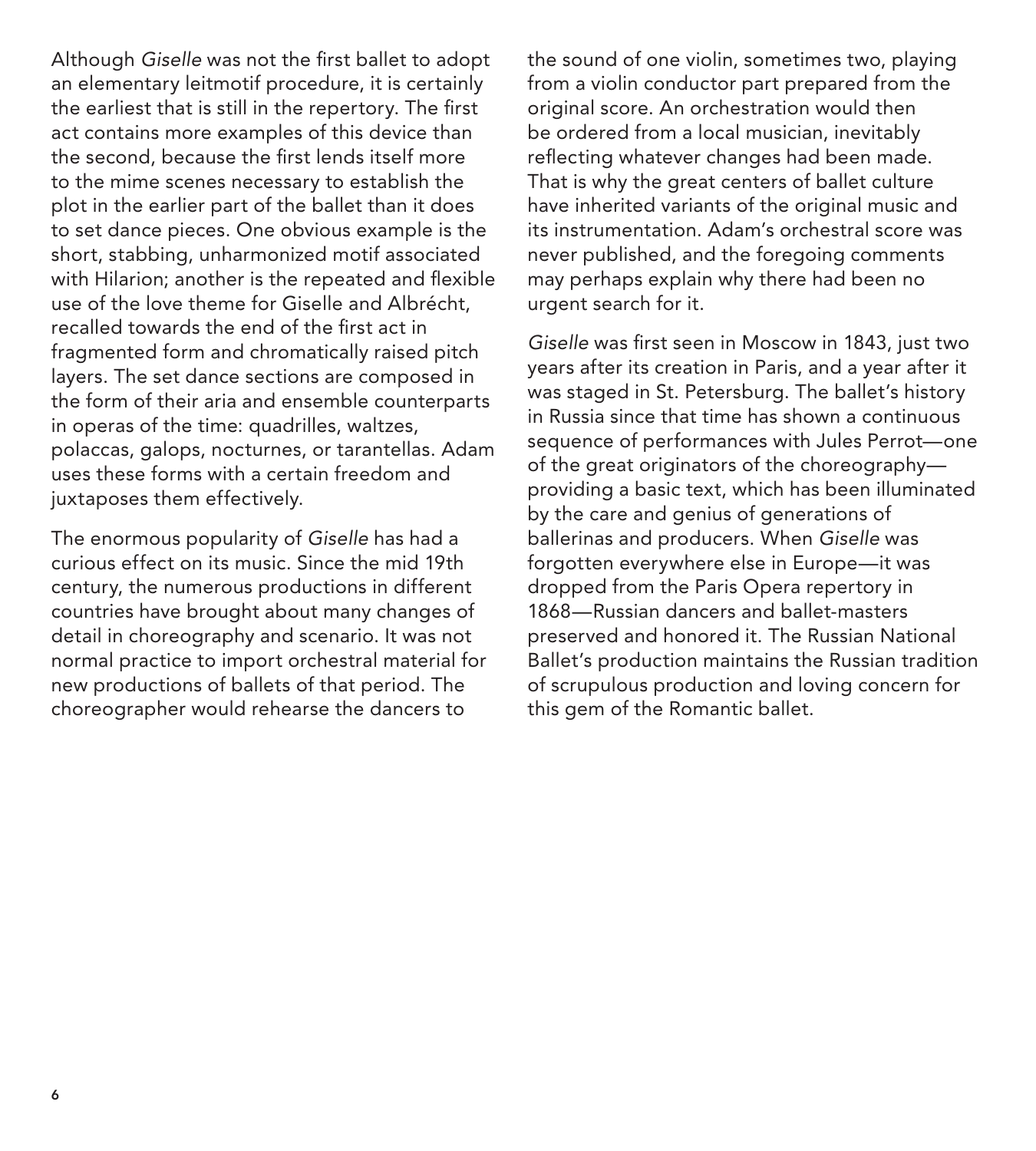## PROGRAM WEDNESDAY, JANUARY 23, 2019

### *THE SLEEPING BEAUTY*

Full-length ballet in three acts Music by Pyotr Ilyich TchaikovskyChoreography by Marius Petipa Libretto by Marius Petipa and Ivan Vsevolojsky After-stories by Charles Perrault Sets by Lev Solodovnikov Costumes by Simon Virsaladze Premiered on January 16, 1890, Marinski Theatre, St. Petersburg Additional choreography and staging by Iryna Kovalova

### PROLOGUE

ACT I The Spell

*20-minute intermission*

Master of Ceremonies

Alexandra Krukova Maria Kluyeva Hanna Zimovchenko

Princess Aurora

Prince Désiré Eldar Sarsembaev Aidos Zakan Dmitriy Sitkevich

King Florestan Evgeniy Ermakov

**Ougan** Natalia Ivanova Pavel Evtushenko Fairy Carabosse

Alexander Daev Evgeniy Rudakov

Lilac Fairy Elena Khorosheva

Fairy Tenderness Daria Lednikova

Fairy Boldness Elena Galushka

Fairy Generosity Julia Stukonoga

Scene One: The Vision Scene Two: The Awakening

Fairy Carelessness Milena Stashina

Fair Canary Valeria Mala

ACT II

ACT III The Wedding

4 Qavalers Dmitriy Vorobey Nurlan Kinerbaev Azamat Askarov Alexeu Belan

Princess Florine Julia Stukonoga

Blue Bird Vladimir Tapharov

White Cat Sabina Omonova

Puss-in-Boots Sergey Kotov

Little Red Riding Hood Daria Lednikova

Wolf Alexander Yakovlev

And the Corps de Ballet

*Russian National Ballet appears by arrangement with: Columbia Artists 5 Columbus Circle 1790 Broadway, 16th Floor New York, NY 10019 columbia-artists.com*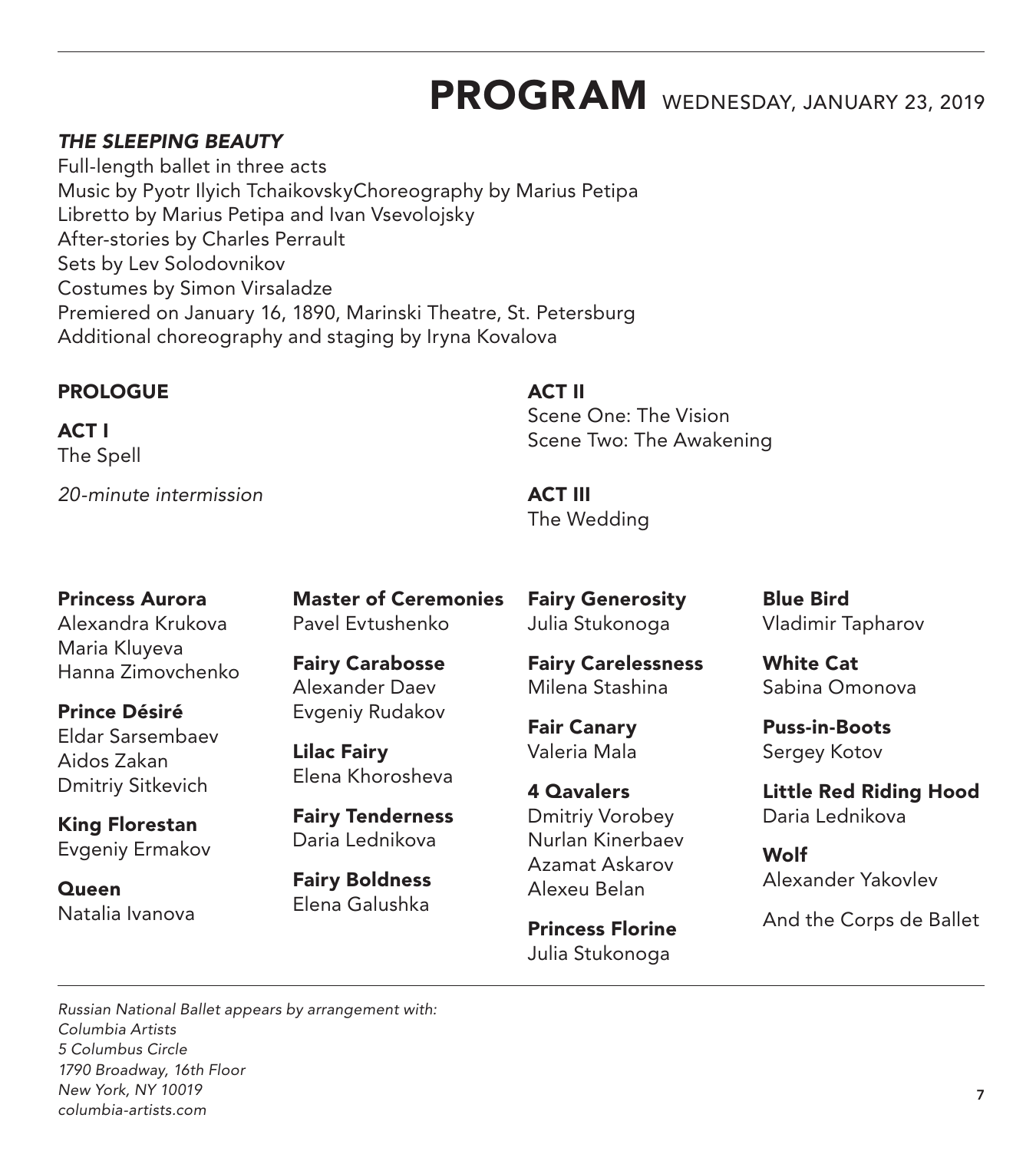# SYNOPSIS

### PROLOGUE

King Florestan XIV declares a grand christening ceremony to be held in honor of the birth of his daughter, Princess Aurora, named after the dawn. An entourage of six fairies is invited to the christening to be godmothers to the child. They are the Candide Fairy, the Coulante Fairy, the Miettes Fairy, the Canari Fairy, the Violente Fairy, and—most importantly—the Lilac Fairy, who is the last to arrive. As the fairies are happily granting gifts of honesty, grace, prosperity, song, and generosity, they are suddenly interrupted by the arrival of the wicked fairy Carabosse, who is furious at the King's failure to invite her to the ceremony. The King and Queen begin to remonstrate, and the Master of Ceremonies Catallabutte intervenes to take responsibility, whereupon Carabosse rips off his wig, laughing. With spite and rage, Carabosse declares her curse on Princess Aurora: she will prick her finger on her 16th birthday and die. But all is not lost the Lilac Fairy, fortunately, has not yet granted her gift to the Princess. She acknowledges that Carabosse's power is immense, and she cannot completely reverse the curse. However, she declares that the Princess shall indeed prick her finger, but will not die, and instead sleep for 100 years until she is awakened by the kiss of a prince. Carabosse departs, and the curtain falls as the good fairies surround the cradle.

### ACT I The Spell

Act I opens at Aurora's 16th birthday party. Brightly clad peasant girls dance a divertissement with flower garlands. Holding the arched garlands overhead, they dance in multiple circles, weaving in and out to a waltz tempo. All await

the arrival of the Princess Aurora. The ballerina princess bursts onto the scene, dancing a brief and vivacious solo in the manner of a carefree young girl. She is then ceremoniously introduced to the four princes who have come to seek her hand. The *Rose Adagio*, the famous *pas d'action* expressing a young girl's blossoming into womanhood, is about to start. Aurora begins the adagio with one leg raised and bent behind her, one curved arm raised overhead. Some have read in this "attitude" pose, which Aurora repeats often, a kind of gentle questioning or youthful uncertainty. One after the other, each of the suitors turns and displays her while she maintains her pose. She releases the hand of the suitor supporting her, and raising both of her arms overhead, balances momentarily, as if tentatively testing her abilities. She then takes the arm of the next prince and begins the sequence again. After a brief interlude in which the princess dances alone, she returns to accept a rose from each of the suitors (hence the title, *Rose Adagio*). She pirouettes slowly and accepts each rose; one prince supports her while the next offers his flower. At the end of the adagio, she returns to her attitude position, and supported in turn by each prince, she releases her hand and balances for an extended time. Finally, as she frees her hand from the clasp of the fourth prince, her curved attitude straightens into a sharp, arabesque extension. She retains her balance poised confidently on one toe, as if she has visibly come of age before the eyes of the adoring suitors. The Princess continues dancing a joyful solo until her attention is suddenly distracted by a strange woman dressed in black who offers her an unfamiliar object. Before anyone can stop her, Aurora seizes the dreaded spindle. The unwary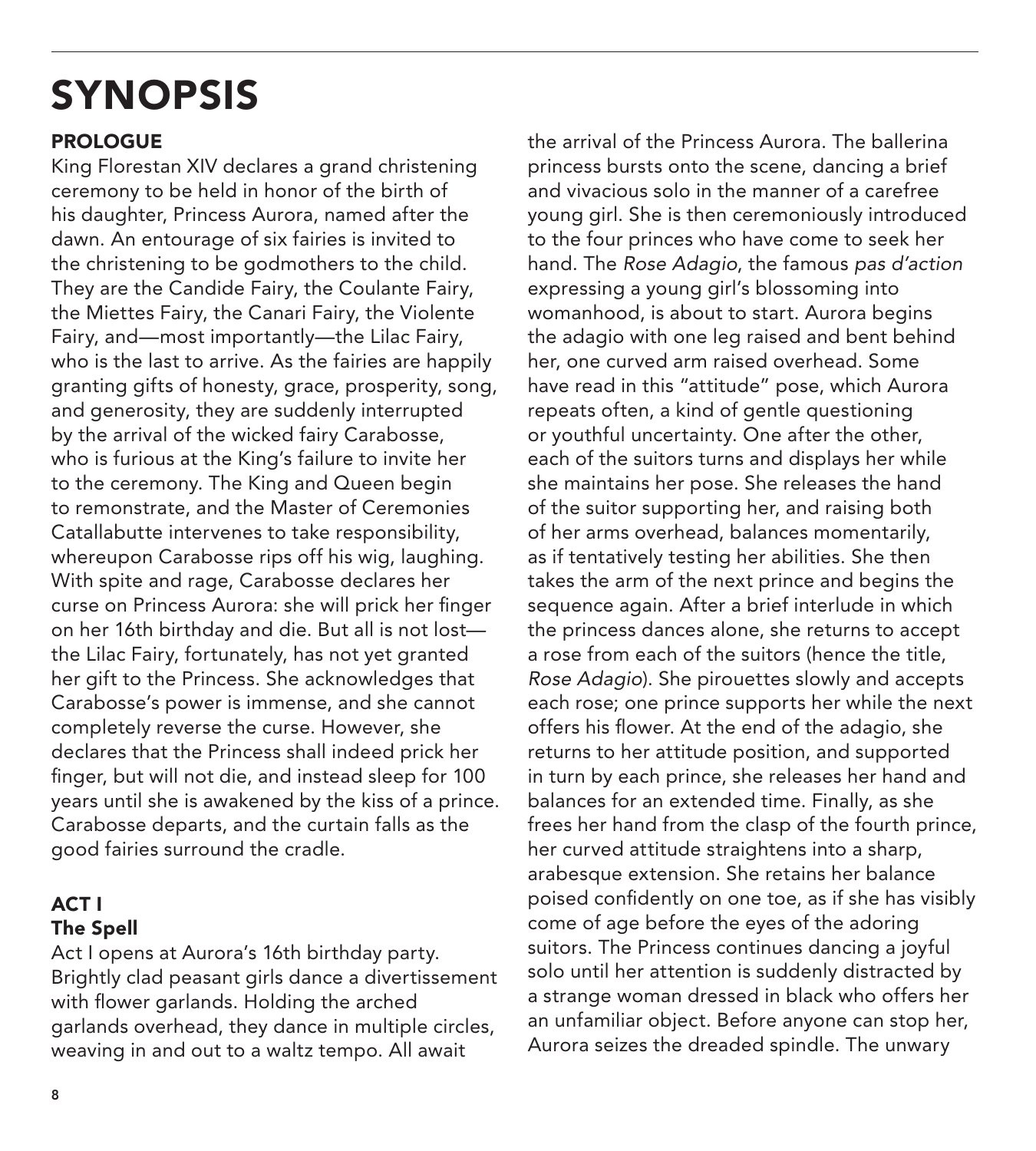Princess pricks her finger, grows weaker, and falls to the floor in a swoon. Just as those assembled lapse into despair, the Lilac Fairy steps forward. Waving her wand soothingly, she reminds them that the Princess will only sleep, and she casts everyone into deep slumber along with her. The Lilac Fairy summons a forest of thorns, thickets, and enormous shrubbery to grow around the sleeping court.

### ACT II

### Scene One: The Vision

Act II takes us to a neighboring kingdom 100 years later. Prince Charming and his lord and lady friends are out for a hunt. The cheerful retinue amuse themselves with dances and games, but the Prince is tired of everyday diversions and stays behind to wander about alone. Suddenly the Lilac Fairy floats in on a boat with gossamer sails. She offers to show the melancholy Prince a vision of Aurora. The Prince is utterly enchanted by the sight of the Princess dancing lyrically and romantically amidst a tableau of fairies and nymphs, bathed in a bluish light. He pursues her, but can only hold the Princess in his arms for a moment before she eludes him and disappears. She is after all only a spectral image conjured by the Lilac Fairy. The Fairy offers to take the Prince across the lake through the dense and tangled forest to the castle where the real Princess lies asleep.

### Scene Two: The Awakening

The Prince approaches the canopied bed set on a high platform and, as the music heightens, he plants the awakening kiss. Aurora greets him. The King and Queen appear from either side of the stage and welcome the awakened Aurora and her Prince with joy.

### ACT III The Wedding

The final act ushers us into a sumptuous hall, graced with statuesque columns and a circular gold staircase crowned by a blue sky. It is here that the royal wedding of Prince Charming and Princess Aurora will take place. A full series of celebratory divertissements is performed by the inhabitants of fairyland: Puss in Boots, Bluebeard and his wife, Goldilocks and a bear, Little Red Riding Hood and the wolf all dance. A highlight is the *pas de deux* of the soaring Blue Bird and his Princess. First dancing together and then separately, they compete with each other, spinning and fluttering in sparkling flight, sometimes jumping so high they seem virtually suspended in the air. The man's variation in particular, which features many beating jumps while he arches his body backwards and forward (*brises voles*) is one of the most famous and demanding in the international repertory. *The Bluebird's Dance* ends with the female lifted on the male's shoulder. The celebration then climaxes with the *Grand Pas de Deux* danced by the Prince and Princess. They are regal, formal, and confident dancing together. Prince Charming supports his bride's pirouettes and displays her long extensions and secure balances. The Prince jumps and spins during his solo, and the Princess spins on pointe with even surer mastery than she showed in the *Rose Adagio*. Finally, Aurora whirls into the Prince's arms and dives toward the floor; the Prince catches her around the waist and supports her in the famous inverted pose known as the fish dive. All join the bride and groom for a spirited mazurka, and the Lilac Fairy, standing in their midst, bestows her blessing on the happy couple.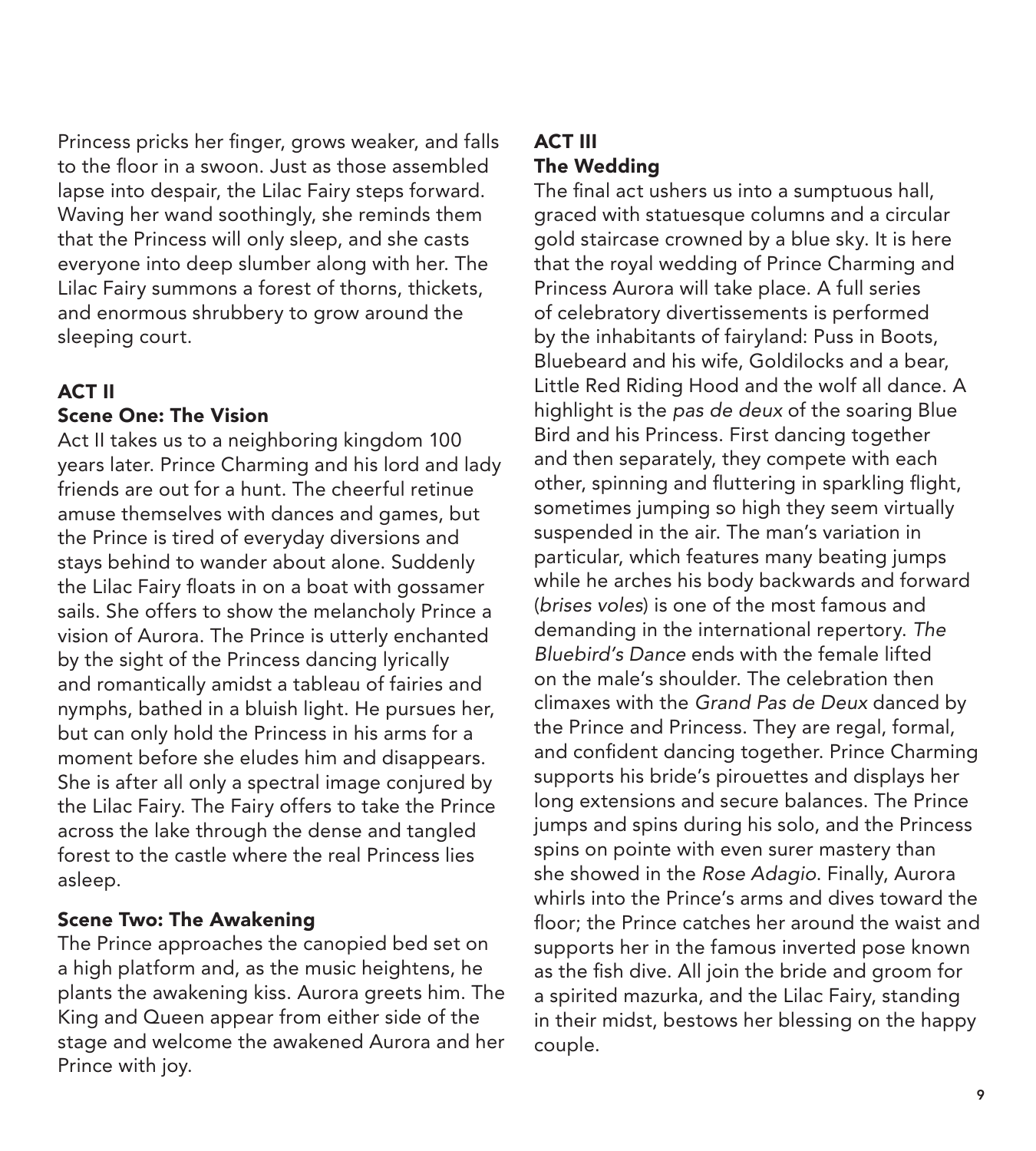## PROGRAM NOTES

*The Sleeping Beauty*, a crowning jewel of Marius Petipa's career, is often considered the finest achievement of the Classical ballet. It is a grandiose and refined blending of the traditional mime, expressive *pas d'action* and spectacular divertissements in a lavish theatrical setting. Tchaikovsky was delighted with the invitation to write the music for a ballet based on Charles Perrault's well-known fairy tale. A baby princess, condemned at her christening by an evil fairy to prick her finger and die on her 16th birthday, is saved by the gift of the good Lilac Fairy who declares the princess will only sleep until awakened by the kiss of a prince. The fairy tale, replete with a king and queen, fairies both good and evil, a beautiful princess and dream prince, magical stage effects, and courtly splendor, lent itself perfectly to the full evening ballet that was Petipa's pride.

Although different productions have cast the kingdom of King Florestan and his Queen in varying centuries, it is really a storybook kingdom set in the realm of the imagination. In the Prologue, the hall of the palace where the christening is about to take place is resplendent with color and imposing with its high ceilings and great stone archways. The Master of Ceremonies, pages, heralds, ladies in waiting, and finally the King and Queen all promenade into the royal setting, looking most distinguished in their elaborate dress. Next, the fairies of the kingdom join the scene of courtly pageantry with the Lilac Fairy, six qavalers, and maids of honor entering last. All dance in honor of the King and Queen and baby Aurora, about to be christened. Each of the fairies dances her own solo, presenting a gift to the Princess. Just as the Lilac Fairy finishes her dance, a strange and frightening rumble is heard. Its meaning soon becomes clear: the Master of Ceremonies has forgotten to invite the evil Fairy Carabosse!

The grotesque woman, her face a white mask, her long dress black and tattered, enters in a huge black coach drawn by four ugly rats. Stepping down, she gesticulates with her hand and threatens with her stick that they will have to pay the price for their omission. In mime, she delivers the ominous curse that the Princess will prick her finger on a spindle and die. The Master of Ceremonies is in disgrace; the King and Queen are in despair. But the Lilac Fairy has not yet given her gift. She steps forward and assures the royal court that on her 16th birthday the Princess will indeed prick her finger, but then fall asleep for 100 years. Carabosse speeds off in a rage while the others surround the infant's cradle as if to protect her from further harm.

*The Sleeping Beauty* was the first of Petipa's classics to be seen in Western Europe. Under the title *The Sleeping Princess*, it was presented by Serge Diaghilev (1872-1929) in London in 1921. In 1939, it was remounted in Great Britain and has been considered the foundation of the Classical ballet repertory in that country ever since. It has now been adopted worldwide, and performance of the leading role remains a kind of initiation rite for aspiring ballerinas.

*The Sleeping Beauty* is a supreme demonstration of the challenge of Petipa's style—steel point work, sharply accented spinning turns, soaring leaps, high extensions, brilliant battery (beats in the air), daring lifts, and in addition, it gives a fairy tale plot lavish stage treatment. However, its production actually checked a growing tendency toward shapeless extravaganza in 19th-century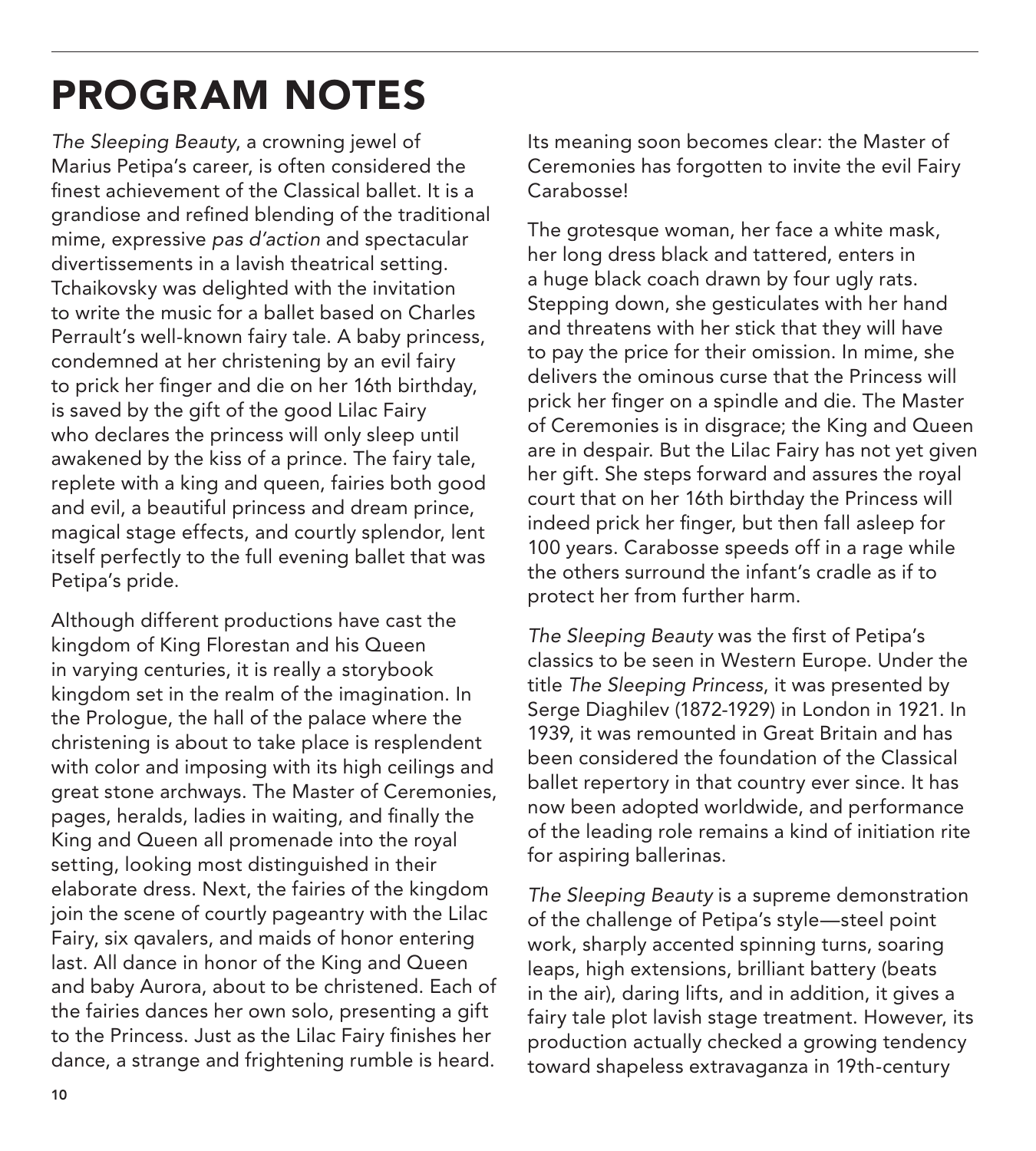ballet, adhering closely to the principle of choreographic symphonism. Like the composition of a symphony, it had a certain formal structure. *The Sleeping Beauty* was choreographed in strict association with Tchaikovsky's music. There are themes developed and resumed throughout the ballet, and each act is a unity unto itself. Tchaikovsky willingly took instruction from Petipa as to the length, tempo, and character of each musical sequence (as he would also do in *The Nutcracker*). The themes—a young girl's coming of age and the triumph of good over evil—are developed dramatically and musically during the course of the ballet. Each of the three acts includes an adagio for Princess Aurora, the first celebrating her girlhood, the second her falling in love, and the third her marriage. In these *pas d'actions*, Petipa makes fuller use than previous choreographers of the dramatic potential of the Classical ballet, as when Aurora's curved (questioning) attitudes become sharp (exclamatory) arabesques, and her balances grow steadily surer.